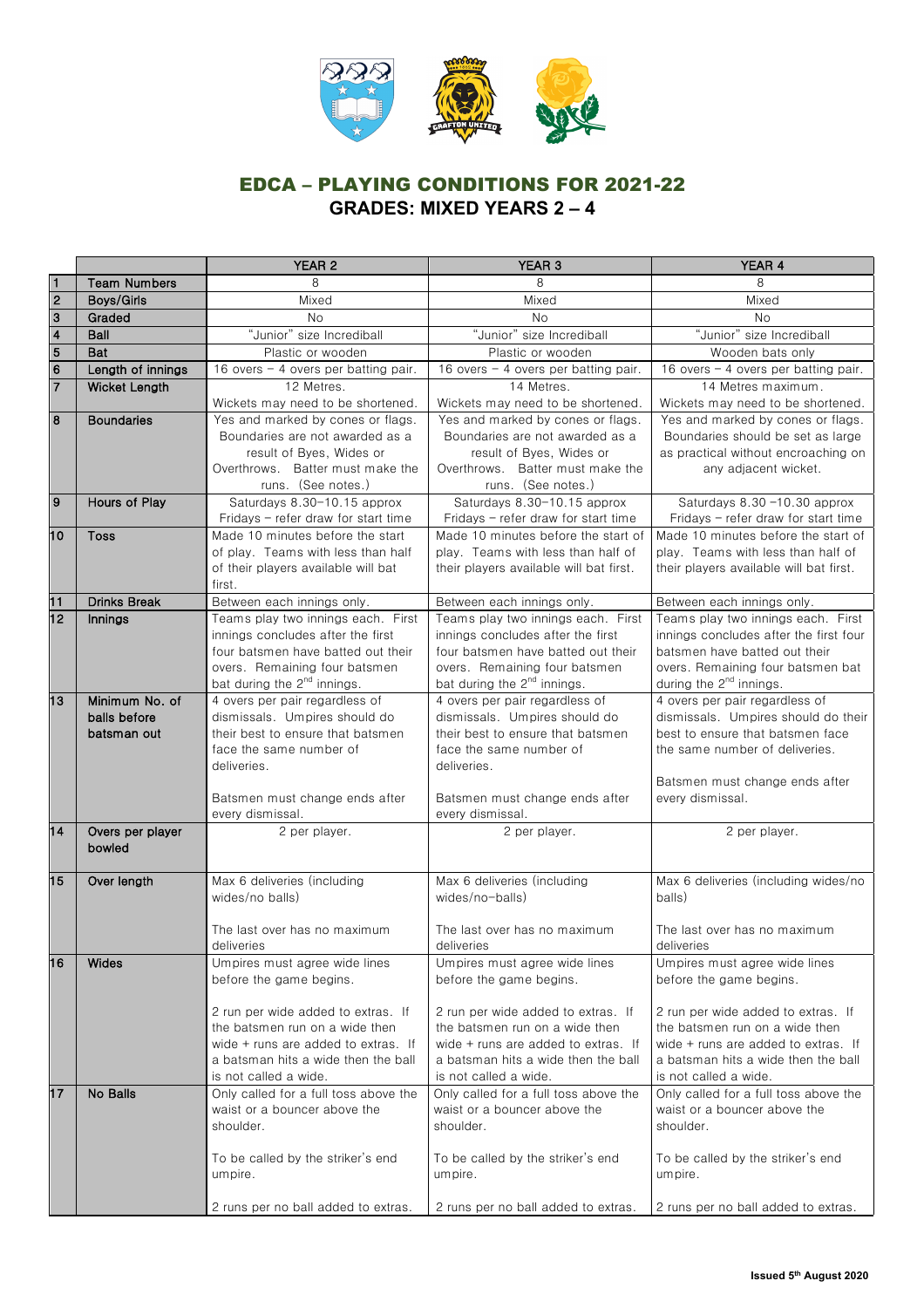

|    |                                                      | YEAR 2                                                                                                                                                                                                                                                                                                                                                                                                                                                                                                                                                                                                                                                                                         | YEAR <sub>3</sub>                                                                                                                                                                                                                                                                                                                                                                                                                                                                                                                                                                                                                                                                            | YEAR 4                                                                                                                                                                                                                                                                                                                                                                                                                                                                                                                                                                                                                                 |
|----|------------------------------------------------------|------------------------------------------------------------------------------------------------------------------------------------------------------------------------------------------------------------------------------------------------------------------------------------------------------------------------------------------------------------------------------------------------------------------------------------------------------------------------------------------------------------------------------------------------------------------------------------------------------------------------------------------------------------------------------------------------|----------------------------------------------------------------------------------------------------------------------------------------------------------------------------------------------------------------------------------------------------------------------------------------------------------------------------------------------------------------------------------------------------------------------------------------------------------------------------------------------------------------------------------------------------------------------------------------------------------------------------------------------------------------------------------------------|----------------------------------------------------------------------------------------------------------------------------------------------------------------------------------------------------------------------------------------------------------------------------------------------------------------------------------------------------------------------------------------------------------------------------------------------------------------------------------------------------------------------------------------------------------------------------------------------------------------------------------------|
| 18 | Double Bounce<br>Rule                                | Does not apply.                                                                                                                                                                                                                                                                                                                                                                                                                                                                                                                                                                                                                                                                                | Does not apply.                                                                                                                                                                                                                                                                                                                                                                                                                                                                                                                                                                                                                                                                              | Called a no-ball if the ball, without<br>having touched the bat or person of<br>the striker, bounces more than once<br>(i.e., 2 times), or rolls along the<br>ground, before reaching the<br>popping crease.                                                                                                                                                                                                                                                                                                                                                                                                                           |
| 19 | Non-striker leaving<br>his ground                    | The bowler is permitted, before<br>delivering the ball (or completing<br>the bowling action), to attempt to<br>run-out the non-striker. The ball<br>shall not count in the over unless<br>the bowler succeeds in the run-out<br>attempt.                                                                                                                                                                                                                                                                                                                                                                                                                                                       | The bowler is permitted, before<br>delivering the ball (or completing<br>the bowling action), to attempt to<br>run-out the non-striker. The ball<br>shall not count in the over unless<br>the bowler succeeds in the run-out<br>attempt.                                                                                                                                                                                                                                                                                                                                                                                                                                                     | The bowler is permitted, before<br>delivering the ball (or completing the<br>bowling action), to attempt to run-<br>out the non-striker. The ball shall<br>not count in the over unless the<br>bowler succeeds in the run-out<br>attempt.                                                                                                                                                                                                                                                                                                                                                                                              |
| 20 | <b>Extras</b>                                        | The batsmen shall not be entitled to<br>run extras if the WK standing in a<br>traditional position and not artificially<br>far back takes the ball cleanly. If<br>they do attempt a run, Dead Ball<br>shall be signalled and no runs<br>awarded. Neither batsman can be<br>dismissed. The ball counts as one<br>for the over and shall not be re-<br>bowled.                                                                                                                                                                                                                                                                                                                                   | The batsmen shall not be entitled to<br>run extras if the WK standing in a<br>traditional position and not artificially<br>far back takes the ball cleanly. If<br>they do attempt a run, Dead Ball<br>shall be signalled and no runs<br>awarded. Neither batsman can be<br>dismissed. The ball counts as one<br>for the over and shall not be re-<br>bowled.                                                                                                                                                                                                                                                                                                                                 | The batsmen shall not be entitled to<br>run extras if the WK standing in a<br>traditional position and not artificially<br>far back takes the ball cleanly. If<br>they do attempt a run, Dead Ball<br>shall be signalled and no runs<br>awarded. Neither batsman can be<br>dismissed. The ball counts as one<br>for the over and shall not be re-<br>bowled.                                                                                                                                                                                                                                                                           |
| 21 | Fielding<br>Restrictions                             | No player may field within 10<br>metres of the bat except between<br>'point' and the wicket keeper.                                                                                                                                                                                                                                                                                                                                                                                                                                                                                                                                                                                            | No player may field within 10<br>metres of the bat except between<br>'point' and the wicket keeper.                                                                                                                                                                                                                                                                                                                                                                                                                                                                                                                                                                                          | No player may field within 10 metres<br>of the bat except between 'point'<br>and the wicket keeper.                                                                                                                                                                                                                                                                                                                                                                                                                                                                                                                                    |
| 22 | <b>Wicket Keeper</b>                                 | All players must take turn as WK as<br>part of field rotation.                                                                                                                                                                                                                                                                                                                                                                                                                                                                                                                                                                                                                                 | All players must take turn as WK as<br>part of field rotation.                                                                                                                                                                                                                                                                                                                                                                                                                                                                                                                                                                                                                               | Minimum of two players must take<br>turn as WK - one for each innings.                                                                                                                                                                                                                                                                                                                                                                                                                                                                                                                                                                 |
| 23 | <b>Field rotation</b>                                | The field must be rotated after<br>every over.                                                                                                                                                                                                                                                                                                                                                                                                                                                                                                                                                                                                                                                 | The field must be rotated after<br>every over.                                                                                                                                                                                                                                                                                                                                                                                                                                                                                                                                                                                                                                               | The field must be rotated after every<br>over with the exception of the wicket<br>keeper. However all players must<br>bowl.                                                                                                                                                                                                                                                                                                                                                                                                                                                                                                            |
| 24 | Stumpings                                            | No.                                                                                                                                                                                                                                                                                                                                                                                                                                                                                                                                                                                                                                                                                            | No.                                                                                                                                                                                                                                                                                                                                                                                                                                                                                                                                                                                                                                                                                          | No.                                                                                                                                                                                                                                                                                                                                                                                                                                                                                                                                                                                                                                    |
| 25 | <b>LBW</b>                                           | No.<br>However umpires can insist that<br>batsmen take their stance on<br>middle and leg.                                                                                                                                                                                                                                                                                                                                                                                                                                                                                                                                                                                                      | No.<br>However umpires can insist that<br>batsmen take their stance on<br>middle and leg.                                                                                                                                                                                                                                                                                                                                                                                                                                                                                                                                                                                                    | No.<br>However umpires can insist that<br>batsmen take their stance on middle<br>and leg.                                                                                                                                                                                                                                                                                                                                                                                                                                                                                                                                              |
| 26 | Teams with less<br>than the required<br>team numbers | A team with less than 8 players<br>may bat a player twice, but<br>batsmen must be returned in<br>ascending order $-$ the lowest<br>scoring batsman must return first<br>and so on.<br>The coach of the batting team shall<br>nominate the bowlers for the extra<br>overs, in consultation with the<br>bowling team coach. No player<br>shall bowl more than one additional<br>over.<br>If requested, the opposition coach<br>must provide up to two players to<br>assist with fielding when the fielding<br>team is short. The coach of the<br>team to whom the request has been<br>made shall decide on the players<br>who will field for the other team and<br>may roster others on and off. | A team with less than 8 players<br>may bat a player twice, but<br>batsmen must be returned in<br>ascending order - the lowest<br>scoring batsman must return first<br>and so on.<br>The coach of the batting team shall<br>nominate the bowlers for the extra<br>overs, in consultation with the<br>bowling team coach. No player<br>shall bowl more than one additional<br>over.<br>If requested, the opposition coach<br>must provide up to two players to<br>assist with fielding when the fielding<br>team is short. The coach of the<br>team to whom the request has been<br>made shall decide on the players<br>who will field for the other team and<br>may roster others on and off. | A team with less than 8 players may<br>bat a player twice, but batsmen<br>must be returned in ascending order<br>- the lowest scoring batsman must<br>return first and so on.<br>The coach of the bowling team shall<br>nominate the bowlers for the extra<br>overs. No player shall bowl more<br>than one additional over.<br>If requested, the opposition coach<br>must provide up to two players to<br>assist with fielding when the fielding<br>team is short. The coach of the<br>team to whom the request has been<br>made shall decide on the players<br>who will field for the other team and<br>may roster others on and off. |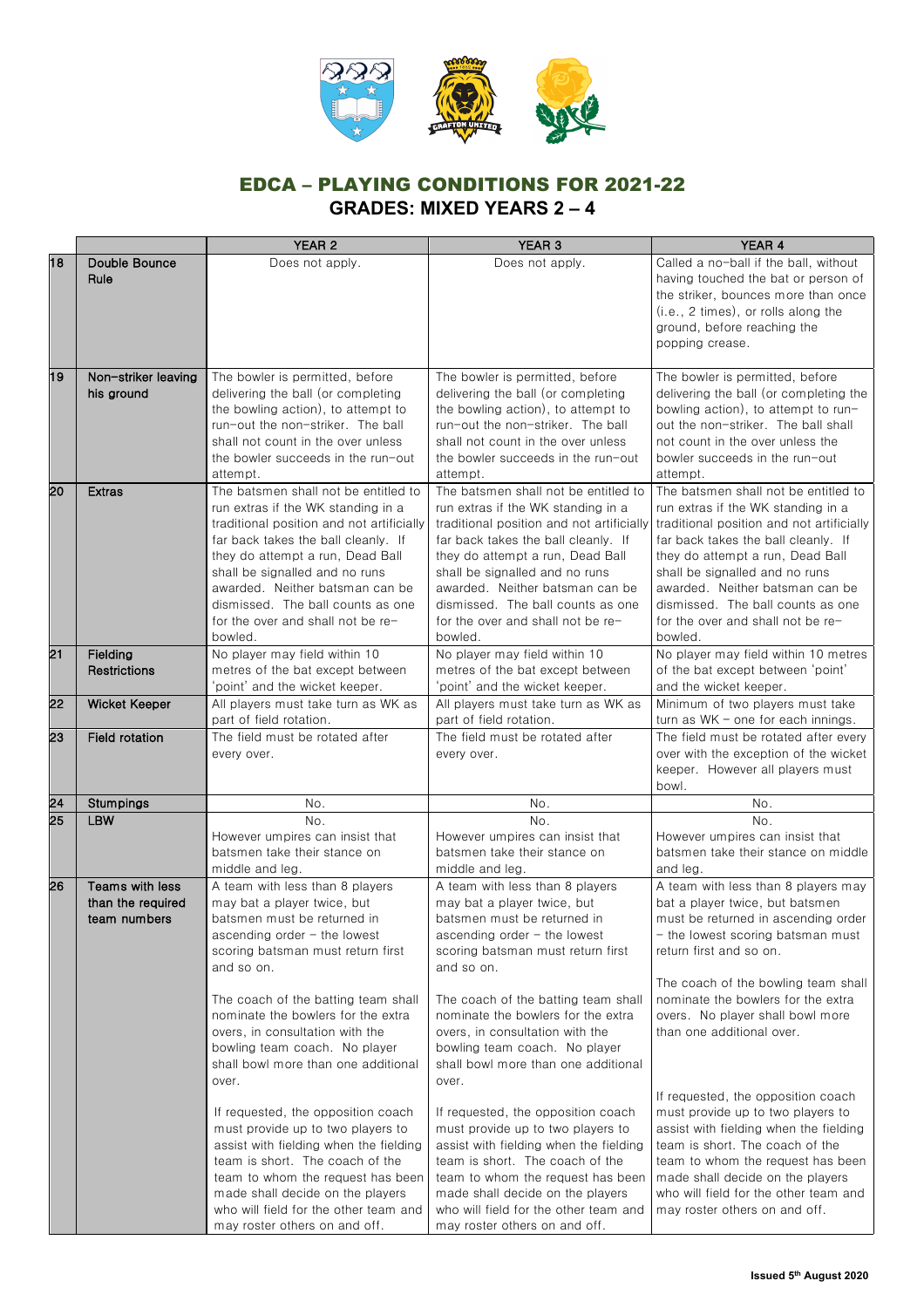

|                   | YEAR 2                                                                              | YEAR 3                                                                                                                                                                                                                                                                                                                                                                                     | YEAR 4                                                                                                                                                                                                                                                                                                                                                                                                                                                                                                                                  |
|-------------------|-------------------------------------------------------------------------------------|--------------------------------------------------------------------------------------------------------------------------------------------------------------------------------------------------------------------------------------------------------------------------------------------------------------------------------------------------------------------------------------------|-----------------------------------------------------------------------------------------------------------------------------------------------------------------------------------------------------------------------------------------------------------------------------------------------------------------------------------------------------------------------------------------------------------------------------------------------------------------------------------------------------------------------------------------|
| Replacement       | Teams may use any number of                                                         | Teams may use any number of                                                                                                                                                                                                                                                                                                                                                                | Teams may use any number of                                                                                                                                                                                                                                                                                                                                                                                                                                                                                                             |
| players           | replacement players, but all players                                                | replacement players, but all players                                                                                                                                                                                                                                                                                                                                                       | replacement players, but all players                                                                                                                                                                                                                                                                                                                                                                                                                                                                                                    |
| (ie Teams with    | present must bat, bowl and field.                                                   | present must bat, bowl and field.                                                                                                                                                                                                                                                                                                                                                          | present must bat, bowl and field.                                                                                                                                                                                                                                                                                                                                                                                                                                                                                                       |
| more than the     |                                                                                     |                                                                                                                                                                                                                                                                                                                                                                                            |                                                                                                                                                                                                                                                                                                                                                                                                                                                                                                                                         |
| required team     | The team coach must re-arrange                                                      | The team coach must re-arrange                                                                                                                                                                                                                                                                                                                                                             | The team coach must re-arrange                                                                                                                                                                                                                                                                                                                                                                                                                                                                                                          |
|                   |                                                                                     |                                                                                                                                                                                                                                                                                                                                                                                            | the batting and bowling orders to                                                                                                                                                                                                                                                                                                                                                                                                                                                                                                       |
|                   |                                                                                     |                                                                                                                                                                                                                                                                                                                                                                                            | ensure that all players have the                                                                                                                                                                                                                                                                                                                                                                                                                                                                                                        |
|                   |                                                                                     |                                                                                                                                                                                                                                                                                                                                                                                            | opportunity to bat and bowl during                                                                                                                                                                                                                                                                                                                                                                                                                                                                                                      |
|                   |                                                                                     |                                                                                                                                                                                                                                                                                                                                                                                            | the 16 overs.                                                                                                                                                                                                                                                                                                                                                                                                                                                                                                                           |
|                   | There shall be no more than 8                                                       | There shall be no more than 8                                                                                                                                                                                                                                                                                                                                                              | There shall be no more than 8                                                                                                                                                                                                                                                                                                                                                                                                                                                                                                           |
|                   | players fielding (including bowler                                                  | players fielding (including bowler                                                                                                                                                                                                                                                                                                                                                         | players fielding (including bowler                                                                                                                                                                                                                                                                                                                                                                                                                                                                                                      |
|                   | and WK) at any time during the                                                      | and WK) at any time during the                                                                                                                                                                                                                                                                                                                                                             | and WK) at any time during the                                                                                                                                                                                                                                                                                                                                                                                                                                                                                                          |
|                   | match, unless agreement has been                                                    | match, unless agreement has been                                                                                                                                                                                                                                                                                                                                                           | match, unless agreement has been                                                                                                                                                                                                                                                                                                                                                                                                                                                                                                        |
|                   | reached with the opposition coach.                                                  | reached with the opposition coach.                                                                                                                                                                                                                                                                                                                                                         | reached with the opposition coach.                                                                                                                                                                                                                                                                                                                                                                                                                                                                                                      |
| On-field Coaching | Allowed                                                                             | Allowed                                                                                                                                                                                                                                                                                                                                                                                    | Allowed                                                                                                                                                                                                                                                                                                                                                                                                                                                                                                                                 |
| Exchange of       | Allowed at completion of an                                                         | Allowed at completion of an                                                                                                                                                                                                                                                                                                                                                                | Allowed at completion of an innings.                                                                                                                                                                                                                                                                                                                                                                                                                                                                                                    |
| umpires           | innings.                                                                            | innings.                                                                                                                                                                                                                                                                                                                                                                                   |                                                                                                                                                                                                                                                                                                                                                                                                                                                                                                                                         |
|                   |                                                                                     |                                                                                                                                                                                                                                                                                                                                                                                            | Total runs for both innings minus 3                                                                                                                                                                                                                                                                                                                                                                                                                                                                                                     |
|                   |                                                                                     | runs for every wicket lost.                                                                                                                                                                                                                                                                                                                                                                | runs for every wicket lost.                                                                                                                                                                                                                                                                                                                                                                                                                                                                                                             |
| Championship      | Non-championship grade.                                                             |                                                                                                                                                                                                                                                                                                                                                                                            | Non-championship grade.                                                                                                                                                                                                                                                                                                                                                                                                                                                                                                                 |
|                   |                                                                                     |                                                                                                                                                                                                                                                                                                                                                                                            |                                                                                                                                                                                                                                                                                                                                                                                                                                                                                                                                         |
|                   |                                                                                     |                                                                                                                                                                                                                                                                                                                                                                                            | However teams play for the                                                                                                                                                                                                                                                                                                                                                                                                                                                                                                              |
|                   |                                                                                     |                                                                                                                                                                                                                                                                                                                                                                                            | McLellan Cup on a challenge basis.                                                                                                                                                                                                                                                                                                                                                                                                                                                                                                      |
|                   |                                                                                     |                                                                                                                                                                                                                                                                                                                                                                                            | Please acquaint yourself with the                                                                                                                                                                                                                                                                                                                                                                                                                                                                                                       |
|                   |                                                                                     |                                                                                                                                                                                                                                                                                                                                                                                            | rules for these challenge games.                                                                                                                                                                                                                                                                                                                                                                                                                                                                                                        |
|                   |                                                                                     |                                                                                                                                                                                                                                                                                                                                                                                            | No Change                                                                                                                                                                                                                                                                                                                                                                                                                                                                                                                               |
|                   |                                                                                     |                                                                                                                                                                                                                                                                                                                                                                                            |                                                                                                                                                                                                                                                                                                                                                                                                                                                                                                                                         |
|                   |                                                                                     |                                                                                                                                                                                                                                                                                                                                                                                            |                                                                                                                                                                                                                                                                                                                                                                                                                                                                                                                                         |
|                   |                                                                                     |                                                                                                                                                                                                                                                                                                                                                                                            |                                                                                                                                                                                                                                                                                                                                                                                                                                                                                                                                         |
|                   |                                                                                     | ball)                                                                                                                                                                                                                                                                                                                                                                                      |                                                                                                                                                                                                                                                                                                                                                                                                                                                                                                                                         |
|                   | numbers)<br>Determination of<br>Result<br>Points<br>Batter - Runs<br>scored of Tees | the batting and bowling orders to<br>ensure that all players have the<br>opportunity to bat and bowl during<br>the 16 overs.<br>Total runs for both innings. No runs<br>lost for a wicket<br>A batter who misses two<br>consecutive balls gets the<br>opportunity to hit the ball of a tee.<br>(For clarity the runs scored hitting<br>of the tees is scored against the<br>$2^{nd}$ ball) | the batting and bowling orders to<br>ensure that all players have the<br>opportunity to bat and bowl during<br>the 16 overs.<br>Total runs for both innings minus 2<br>Non-championship grade.<br>However teams play for the Coyne<br>Cup on a challenge basis. Please<br>acquaint yourself with the rules for<br>these challenge games.<br>A batter who misses two<br>consecutive balls gets the<br>opportunity to hit the ball of a tee.<br>(For clarity the runs scored hitting<br>of the tees is scored against the 2 <sup>nd</sup> |

### **General**

All games shall be played in accordance with:

- 1. The specific Playing Conditions specified here;
- 2. The Laws of Cricket (2017 Code) of the Marylebone Cricket Club, (refer https://www.lords.org/mcc/laws)

and to the extent that there is any conflict between those conditions, the conditions shall be applied in the order of priority set out above.

Law 42 of the MCC Laws of Cricket (Players' Conduct) does not apply to these grades. Therefore there is no provision for umpires to issue a "yellow or red card" to a player. Unacceptable behaviour should be reported to the relevant Club Manager and/or Junior Club Captain.

## **Cancellations**

Cancellation notices will be posted on the Grafton, Parnell and University websites on Friday night by 5pm for Saturday Morning games and Friday 1pm for Friday Evening Games. If a cancellation is not made it is up to the team coaches to contact each other and make a decision to play or abandon the match.